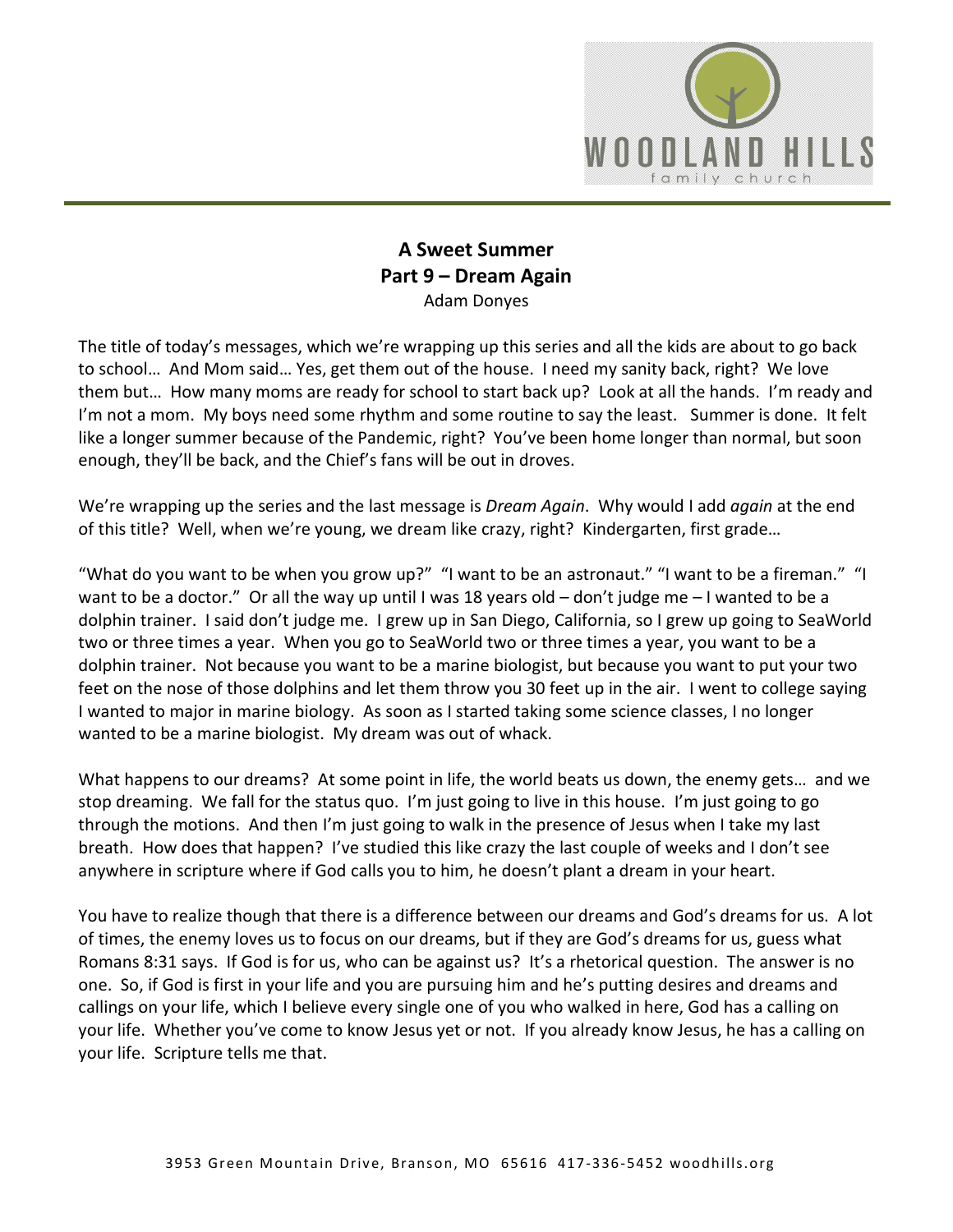**1. Glorify God, not yourself**. So, when we make dreams and we start dreaming God-sized dreams, it's important that the dream glorifies God and not ourselves. So, in your dream, it's important that you glorify God with your dream and not yourself. This is important, right? We can be like *I want to do this. I want to have a thousand followers. I want to be famous.* Or some of you even do this: *God if you just let me win the Powerball, I'll use that money to serve the poor.* Stop it. God's not a genie. You can serve the poor now with what resources you have now.

It's important that if the dream is about glorifying God, you're one step closer to that dream becoming a reality. God wants all the glory. There are people in Genesis 11… You may have heard of them. They had a big dream. They wanted to make a name for themselves. This is the Tower of Babel. *4 Then they said, "Come, let us build ourselves a city and a tower with its top in the heavens, and let us make a name for ourselves…"* That's a bad idea and it's a bad dream. You want to make your name great? Most of you in here can't even tell me the first and last name of your great, great grandparents. And that's your own family. And you want to dream about making your name great and putting your name in lights? No, it's about His name.

Here's the irony in this verse. *"…lest we be dispersed over the face of the whole earth."* Why did they want to do this? They didn't want to be dispersed all over the whole face of the earth. "Guess what, knuckleheads? You're trying to make yourself great? I'm going to mess up all your languages." There's Swahili, there's Spanish, there's French. Good luck understanding each other. One day best friends are talking together and the next day they can't understand each other. He split them up because they wanted to make the glory about them. It was all about them being great, not about God being great.

If any of you in here have ever trusted Jesus Christ as your personal Lord and Savior… That's a free invitation. It's what he is giving. You don't earn it, you don't work for it; it's not a part of works, it's a part of grace that he has freely given you. He died on the cross for our sins. He was buried and resurrected. For those of you who believe Jesus is your personal lord and Savior, it's that moment you come to understand you were created for his glory, not your own.

I support this with Isaiah 43 *7 …everyone who is called by my name, whom I created for my glory..."* That's why you exist. Every single one of us in here, whether or not you want to recognize it, we all exist to bring God glory. All the glory goes to God. So, whether you are a football player, a doctor, a CEO, a stay-at-home mom, a stay-at-home dad, you exist to bring God glory. So, as you step in that dream, if your sole purpose of your dream is to bring Him all the glory, trust that dream.

But if it's to bring glory to yourself, you're missing your whole purpose for existing. You all exist to bring Him glory. If you don't think He deserves all the glory, tonight, when it gets dark, I want you to try to just hang one stary. Not a billion. I just want you to go try and hang just one star in the sky and see how that goes for you. Or if you don't want to wait for tonight, I want you to go to Table Rock and just try to walk on it and see how that goes for you. He deserves all the glory. Not some of it, not 99% of it, he deserve 100% of it. And when your dream is focused on bringing all the glory, all the praise, all the honor to Him, I think you can start trusting that calling in your heart and that call on your life.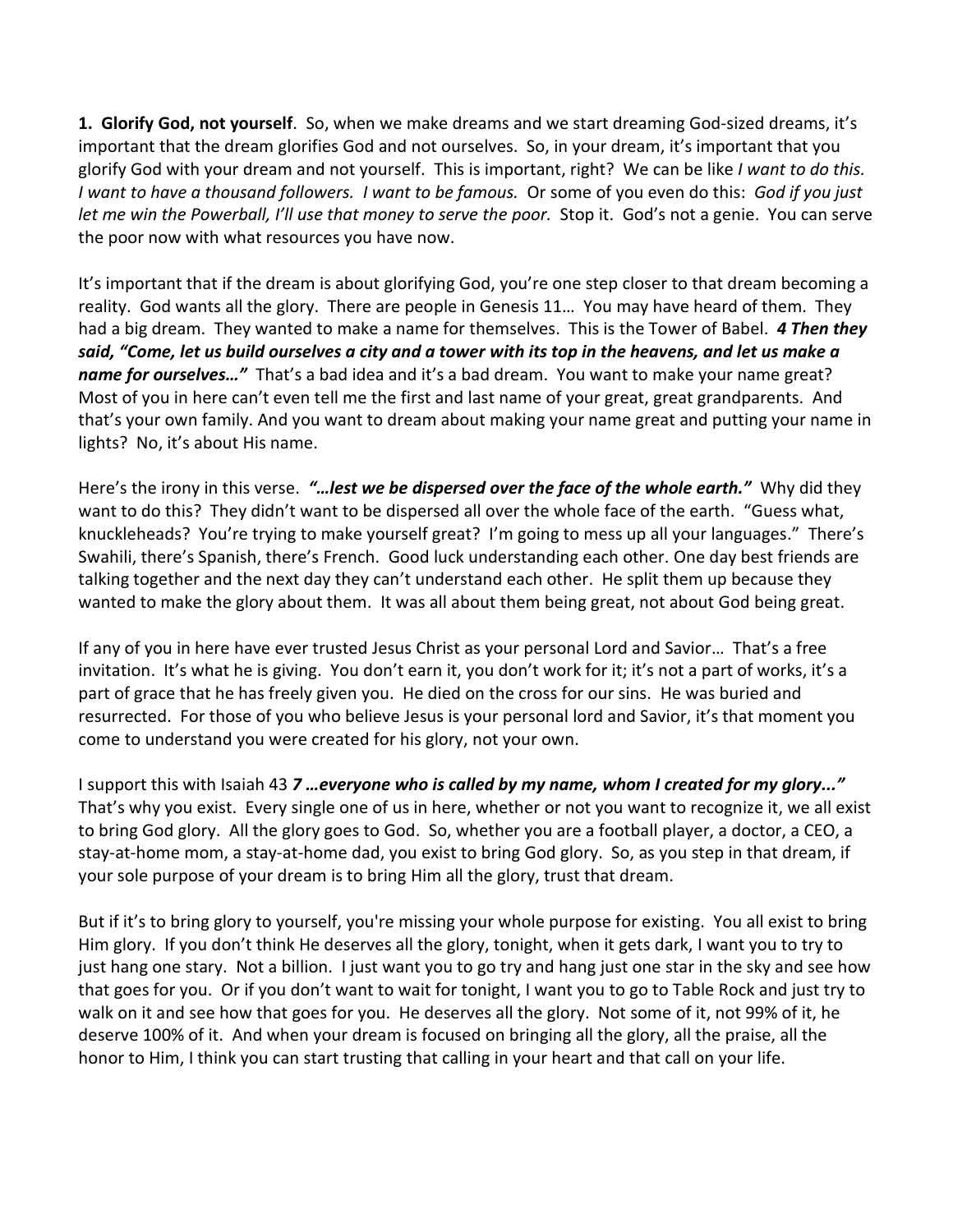**2. Don't doubt**. So, glorify God, not yourself and don't doubt. If God has put a dream in your heart that is about advancing his kingdom and letting him be known and making his name great and how a living life is proof of a loving God, then walk in that dream. But we'll start walking in that dream and we'll start taking a couple of steps and then we just doubt. We get discouraged. People will hate on it. People will say it's not going to happen. People will give all this negativity why it won't work, and give a whole mountain of *you gotta do this, you gotta do this*… Then we start looking at the problem rather than the one that produced the dream in our heart.

You know who doubted was Sarah. How old was Sarah? She was barren. She was beyond being able to have kids. But God put a dream in Abraham's heart. He said, "Abraham, come here. Look up. Do you see all those stars that you can't even count? I'm going to make your descendants as numerous as those." Abraham was like, "God, are you going to give me a lot more maid servants besides Hagar? Because where are these descendants going to come from?" They doubted.

Do you know what we don't have to doubt? Because God uses his people regardless of their ability. It's not up to you and me on being able to carry it out. It's up to you and me to be faithful and walk in obedience. God does the rest. Think about all through out scripture the people that God put dreams in their heart, and he used. Abraham was a liar. Noah was drunk. Moses didn't speak very well. Sarah was too old. Rahab was a prostitute. Jonah ran from God. Gideon doubted. David was a murderer, conspirator, and an adulterer. Mary Magdalene was an adulteress. Peter had a big mouth. Paul was impulsive. Timothy was too young. Lazarus was dead. Balaam's donkey was a donkey. There's another term in the King James for donkey. Yet, God fulfilled these amazing dreams and callings on their life. It had nothing to do with their ability. It had everything to do with God put something in their heart and said, "Don't doubt; I got this. I hung the universe. I'm the creator. And if I can use a donkey and a dead person, I can surely use you. You just walk in faithfulness and obedience and watch me work and make sure you give me all the glory." But they doubted. Watch what happens.

*9 They said to him, "Where is Sarah your wife?" And he said, "She is in the tent." 10 The Lord said, "I will surely return to you about this time next year, and Sarah your wife shall have a son." And Sarah was listening at the tent door behind him.* That's not the first time a woman has eavesdropped I can assure you of that.

*11 Now Abraham and Sarah were old, advanced in years. The way of women had ceased to be with Sarah. 12 So Sarah laughed to herself, saying, "After I am worn out, and my lord is old, shall I have pleasure?" 13 The Lord said to Abraham, "Why did Sarah laugh and say, 'Shall I indeed bear a child, now that I am old?' 14 Is anything too hard for the Lord? At the appointed time I will return to you, about this time next year, and Sarah shall have a son." 15 But Sarah denied it, saying, "I did not laugh," for she was afraid.* Are you really going to try to have this conversation with God? He's the creator of the universe. "You laughed; I heard you. I even hear you when you don't talk." *He said, "No, but you did laugh."*

**3. Don't make excuses**. So, glorify God, don't doubt, and don't make excuses. You can think of a million excuses. I used to have a college coach that said, "Don't make excuses. They are like armpits; everybody's got them and they all stink." That's the Woodland Hills version of that, by the way.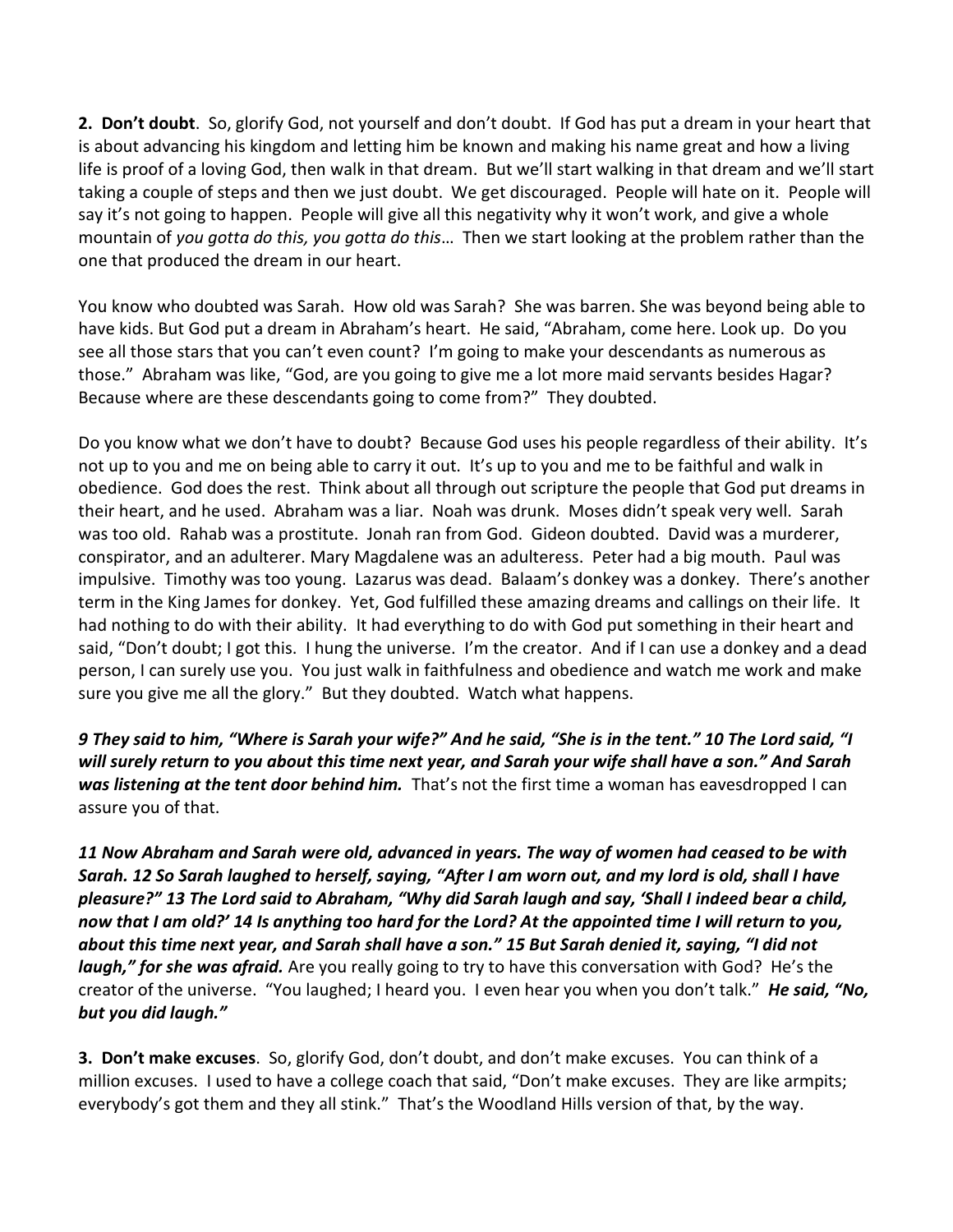Excuses are everywhere and we'll never be short of them. My God is not a God of excuses. My God is a God of doing and getting done and continually advancing his kingdom. So, we are either on God's boat going forward or we're not. And if you are making excuses, you're not. If I'm making excuses, I'm not. I can think of a million excuses why I can't do something, but people that make excuses are usually interrupted by people who don't. And those people are fulfilling God's call on their life.

Here's someone else that made an excuse. It was Moses, right? *4 Then Moses answered, "But behold, they will not believe me or listen to my voice, for they will say, 'The Lord did not appear to you.'"* "God, I have a studder. I can't speak very well. They are not going to listen to me. And I defeated one of their Egyptians. What if they don't believe me or listen to me or what I say?" What ifs are the dust that our dreams collect on the shelf. Ladies and gentlemen, if God has called you to him and you know Jesus, he's put a dream or a calling on your life.

It's not an occupation. An occupation is a job; it's how you bring money in for the family. A vocation, from the Latin word *voca*, meaning *calling,* is a calling God has on your life. He puts a dream in your heart. And you can think of all the excuses of why you can't do it or why you can't accomplish it or why it won't be done, but that's the dust. You always wonder what if? What if God really does do it. What if you flipped it the other way? What if God does want to use you? Guess what? He does. And it doesn't matter how old you are, how young you are. God never grows tired of using his people that just want to walk in his story and is faithfulness.

**4. Walk in Humility**. You have to walk with humility, understanding who gave you the dream. Someone in scripture didn't do a great job in walking in humility when God gave him a dream. It was this guy named Joseph. His dad gave him a coat.

Joseph was like, "Yo, yo, bros, look at my coat. Look at all these colors. Look at me." His brothers didn't like it. And then he gets a dream and he's like, "Hey, guess what? I'm going to rule over you suckers. How do you like that?" There wasn't much humility to that. God and pride are the opposite of one another. As a matter of fact, pride is the fertile soil from which all other sins grow. It was pride that got Lucifer kicked out of heaven and it was pride that got Adam and Eve in the mess that they were in. Pride is a beast.

And so, any dream that God gives you, you walk in humility. Words I've never heard in my life, to this day, are, "You know what? I just don't like that fella. He's just so humble." Said no one ever. I've never heard anyone say that. Now I've heard the opposite. "Man, that guy is an arrogant you fill in the blank. But I've never ever heard anyone not like someone because they walk in humility and there's a teachable to them and a willingness to them.

Joseph had a dream and when he told it to his brothers, they hated him even more. Now, Joseph was determined this dream was from God. So, he has this dream. He's sold into slavery by his brothers. They take him off. They lie to his dad, saying he was killed. Then he goes to Egypt and then he gets falsely accused of trying to lay with Potiphar's wife. And then he gets put in the pit in the dungeon. Could you image while he's in the dungeon? What he's thinking. *God, was this dream really from you?* It was.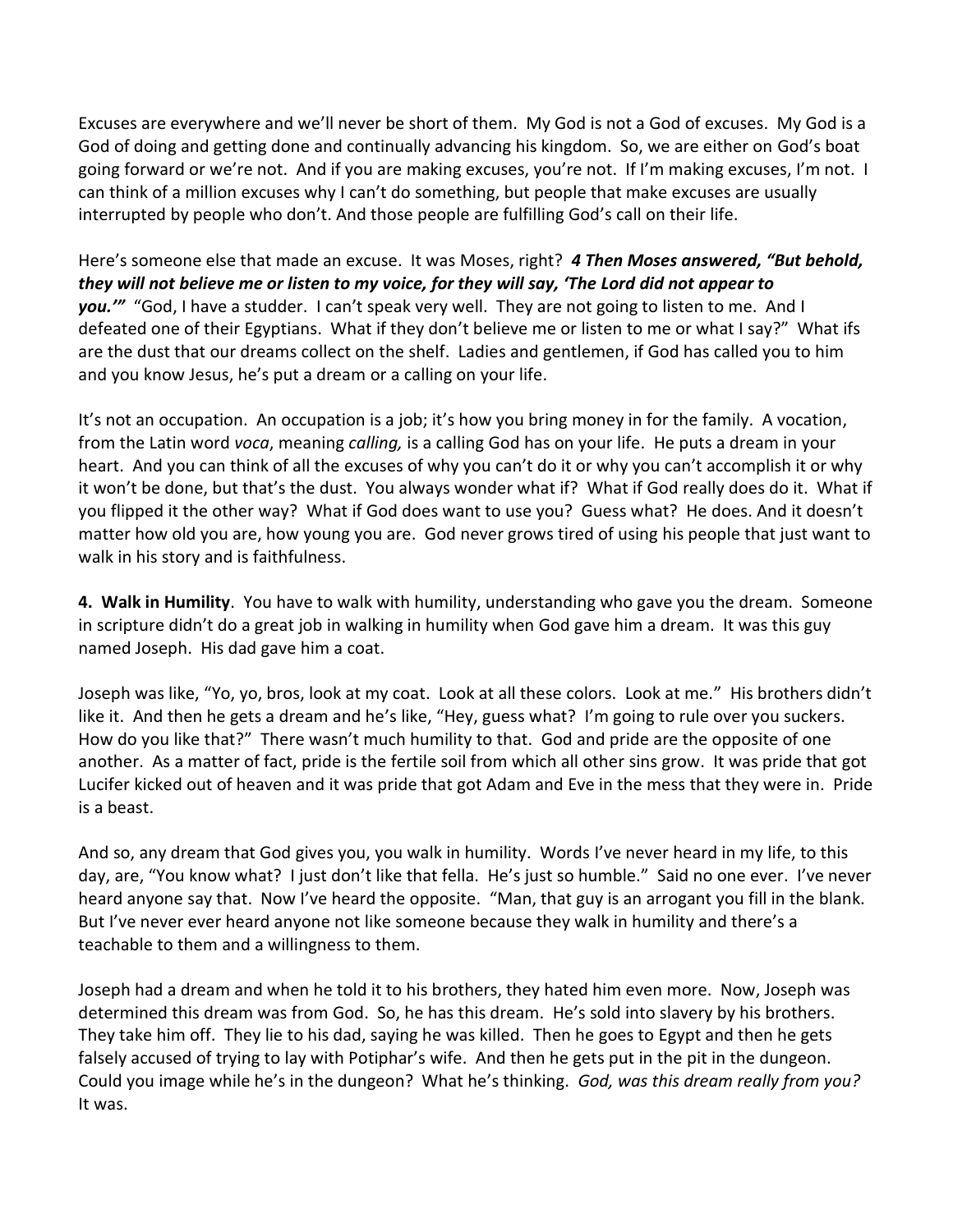"And just because it didn't happen overnight, I'm still working some things out of you, Joseph. I'm still sanctifying you through the process so that when I do exalt you, you're humble. So that when you are second to Pharoah, you have the humility to you and that humility will bring me glory and draw other people to my name. So, I need to work some things out of you before I let this dream come to fruition."

It's not that God's delays or God's denials on your dreams… He's working something out of you before it comes to fruition. He's making sure you look more like his son. He's making sure that dream isn't about you getting the glory but about him getting the glory. God's got to work that out of all of us. I pray for me and all of you… I pray your platform is never greater that your faithfulness, whatever that dream may be. I pray none of our platforms for God are ever greater that our faithfulness. I have some friends that are some of the top You Tubers in the world. I've been praying with them for 15 years. They are being pretty faithful, and their platform keeps blowing up and I just keep praying, "God, don't ever allow their platform to be greater than their faithfulness.

1 Peter 5: 6 says this, *6 Humble yourselves, therefore, under the mighty hand of God so that at the proper time he may exalt you, 7 casting all your anxieties on him, because he cares for you.* He lifts up. Our responsibility is to walk humbly with Him and the dreams and callings he has put on our life that he may lift us up.

Psalm 37: 4 says, *4 Delight yourself in the Lord, and he will give you the desires of your heart.* I love this verse. If we took Psalm 37: 4 and it's broken up into two parts, you could say Psalm 37: 4a and 4b. The "b" part would be "…and he will give you the desires of your heart." "Yes, sign me up for that God, I want the desires of my heart and the dreams in my heart." Whoa, but there's the "a" part and then a becomes b. We all know the alphabet. Take delight in the Lord, take desire in the Lord, make him a priority. The reason I think this is a promise is because when you desire in the Lord, first and foremost, his desires become your desires. Your heart becomes yoked with his. You start dreaming God-shaped dreams. Our dreams are small. You can't dream big enough for God. You and I can have a voca big enough for God.

People say, "God doesn't give us more than we can handle." Yes, he does. Sure, he does. You don't think the Red Sea was more than Moses could handle? You don't think walking on water was more than Peter could handle? You don't think the Midianite army was more than Gideon could handle? God does give us more than we can handle. He doesn't give us more that HE can handle, thus our need to depend on him. Your dream is more than you can handle, but it's not more than he can handle, and when you take delight in the Lord, when you desire in the Lord, his desires become your desires. Then watch out and trust that dream. That doesn't mean it's going to happen tomorrow, but as you take one step, walking faithfully with him, after another and another and another, and he keeps working out of us what he needs to work out, that process of sanctification, he will fulfill his will for your life.

5. Commit to the Lord. Proverbs 16: 3 says, *Commit your work to the LORD, and your plans will be established*.That's a promise. You commit and he will establish a plan. Make those plans about him and his glory and advancing his kingdom and he will establish the plan. Why would we waste time chasing bringing ourselves glory when that's not the promise? The promise is that you commit to the Lord.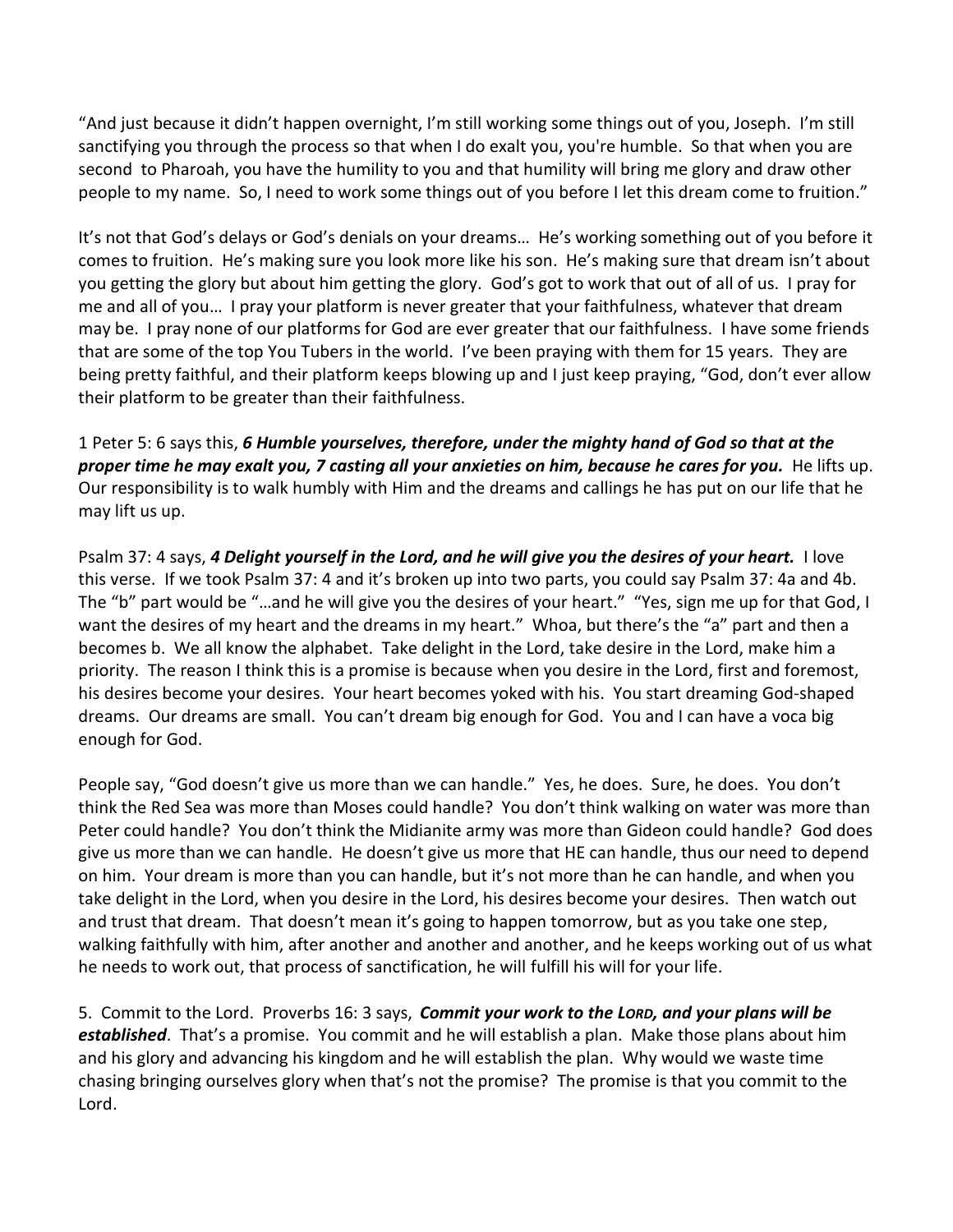To put it another way, Matthew 6: 33 says, *33 But seek first the kingdom of God and his righteousness, and all these things will be added to you.*Love the Lord your God with all your heart, mind, and soul. Put God first with your dream, your desires, your family. Put God first and watch what he does. He hasn't let me down yet. I've been walking with him for 22 years and not once have I regretted it. Not once have I regretted making that decision to turn away all what the world tells me I should dream and all that the world tells me I should chase. I haven't regretted it for one second. And he keeps putting dreams on my heart. I just have to keep asking, "Lord, is this you? I want to walk with you, I want to know you. I know you didn't put me on this earth to just exist." He has animals and trees to help that whole scientifical process. Remember, I'm not good at science so I don't know what that process is called.

He created you for a reason. Psalm 139: 13-15 says, *13 For you formed my inward parts; you knitted me together in my mother's womb. 14 I praise you, for I am fearfully and wonderfully made.* He has plans for your life. Read it. *Wonderful are your works; my soul knows it very well. 15 My frame was not hidden from you, when I was being made in secret, intricately woven in the depths of the earth.*

He has a calling on your life. And it's not just to exist. It's not just to watch Fox News. It's not just to spit toxic venom on Facebook. Can you imagine doing that? Just watching Fox News and Netflix and then ride into your presence with Jesus and be like, "Hey, Jesus, I'm here. Sorry, was just watching my last episode of Ozark." And then you are sat at the Marriage Supper of the Lamb with all these other believers that actually walked out their calling and dreams that God put on their heart. As far as you can see right and as far as you can see left, you just listen to all these stories of how they walked out God's dream for their life. And then ten eyeballs look at you and say, "What about you? How did you walk out the dream God put on your life? How did you walk out the calling?" "I went to Woodland Hills once a week. Watched a lot of Netflix, a lot of Fox News. I lived through the pandemic, so…" Nope, no excuses; they are like armpits. What are you going to do? God has a call on your life.

Some of you think you have too much baggage to do anything. I just gave you example after example throughout scripture, Old and New Testament, of God using people with baggage. It's not about you cleaning yourself up. Jesus did the work on the cross and God does the work for you through you when you walk in faithfulness and obedience.

I just talked to a staff member after the first service. We do a debrief. She said something really inciteful. She said, "My marriage is most alive when we dream together." That was powerful. And it's true. That's why it hit me so hard. When Steph and I are dreaming together, that's when my marriage is most alive too. The pandemic threw a curve ball at us and we just kind of got into this depression and this angst. Don't stop dreaming. When life give you lemons, make lemonade, and then set up a lemonade stand. Dream big.

People often discourage dreamers because they aren't living theirs. I don't understand this, Woodland Hills. Christians should never shoot other Christians. Out of jealousy or envy, I don't understand, when you see a brother or sister in Christ that is crushing it for the gospel, why you're not just cheering them on. I told the first service and I'll tell you online too. If you have a dream and you want to put an action plan together… and not rely on Woodland Hills to do it. Ted told you guys this. It's not Woodland Hills'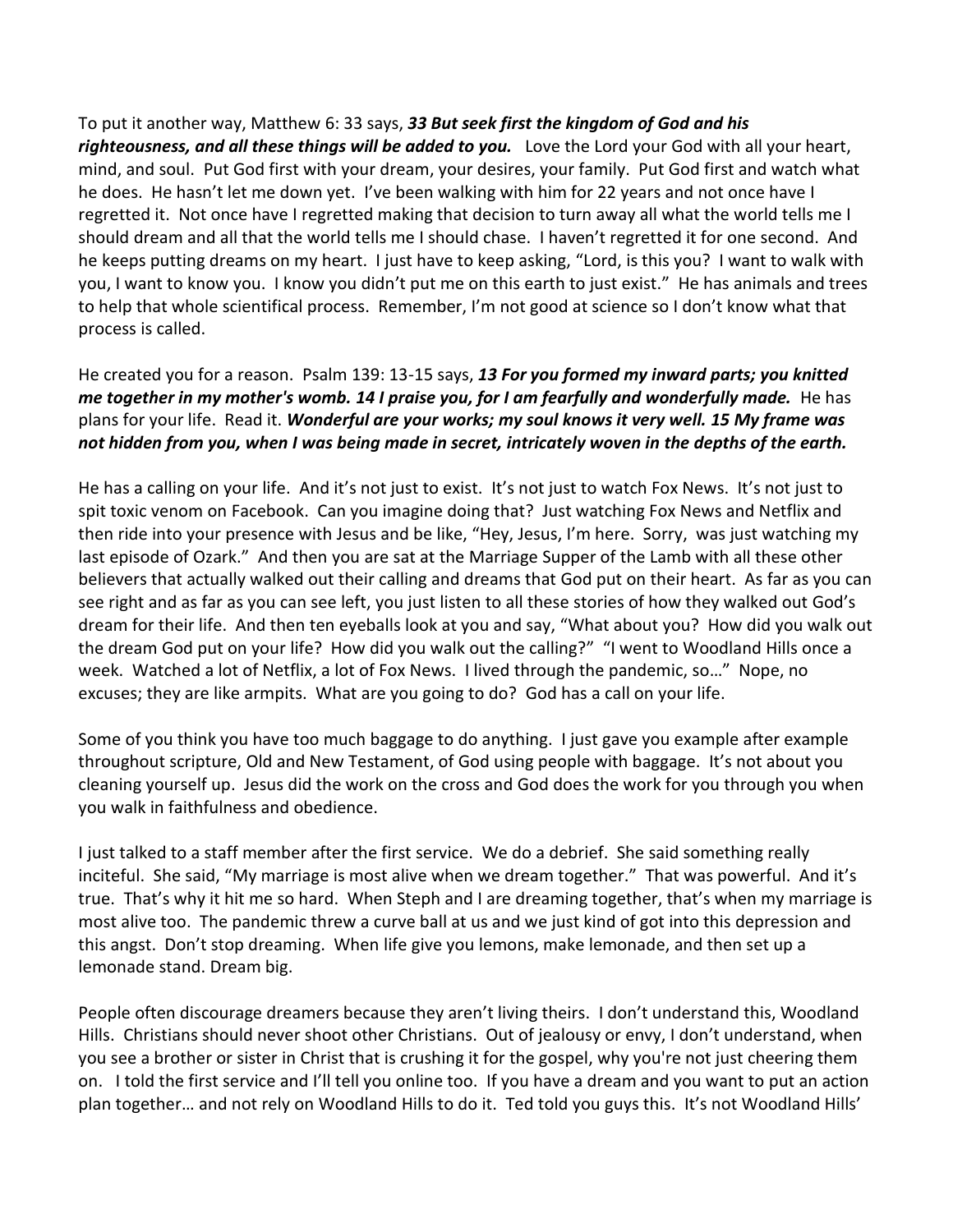dream; it's a calling God put on your life. If Stephanie and I can help you, we want to help you. Now, I can't do it for everybody, so do for one what you can't do for all. But I want to get in your corner. If you have a plan together and you want to rock it for God's kingdom, not your glory, I want to help. I want to cheer you on. I want to applaud you. I want to push you towards God's calling in your life. I'll talk about in a second how you can be more sure if you're stepping in cadence with God. But let's cheer each other on. These guys in World War II didn't jump in the trenches against the Germans and turn on each other. They were on the same team. Brothers and sisters in Christ, we are on the same team. There is a real enemy called the devil and your brothers and sisters in Christ are not that person. We should be the greatest encouragers, the greatest exhorters, and the greatest supporters of other brothers and sisters in Christ when they begin dreaming things for God.

Dreaming is not a spiritual gift. So, exhortation, teaching, mercy, prophecy, all those things are spiritual gifts. Dreaming is not a spiritual gift. Dreaming is inherited when you become a follower of Christ. You become a follower of Christ, you believe that Jesus died on the cross for your sins. It was nothing you did, and you accept that, then the dreams are planted in your heart. He's the great dream giver. He doesn't call you to Jesus to do nothing. I promise you that.

John 10: 10 says, *10 The thief comes only to steal and kill and destroy. I came that they may have life and have it abundantly*. God sized dreams, God-focused dreams. So, this isn't like some people are dreamers and others are not. That's another what if, that's an excuse. All of you in here are dreamers because you serve, for those of you who are followers of Christ, the great dream giver. "Hey, Peter, you're a fisherman? Get out of that boat. I have a dream for you. You're going to be a fisher of men." "Hey, Matthew, you're a tax collector? Get out from behind that booth; I'm going to have you collect souls instead." "Oh, Noah, I'm going to have you build a boat. I know you've never built a boat and you've never seen rain, but I have a different dream for you and your family." "Hey, David, you're a shepherd? You're actually going to be a king."

I just don't see anywhere in scripture when God calls them, he doesn't put a dream in their heart. He's trying to put a dream in your heart. He has a calling on your life. You don't have to be Mother Theresa. You don't have to go to Calcutta, India and serve the dying and the lepers and the sick. It might be something really small.

Look at this guy. You know AARP, which is for old people. Did you know AARP gives out an award every year for the people that are still living their lives of purpose. They are retired and they're done and instead of checking out and just doing nothing the rest of their life, they are actually living their life of purpose because they want to walk into the presence of Jesus, realizing retirement is not biblical. You can retire from your occupation, you never retire from your vocation, your calling. The man or woman of God doing the work of God is immortal until God says otherwise. So, if he's got you on this earth breathing, you better be dreaming.

Edwin P. Nicholson, 79, of Port Tobacco, Maryland, is a Vietnam War veteran and prostate cancer survivor who founded Project Healing Waters Fly Fishing. Mr. Nicholson's organization mentors disabled vets during fishing trips around the world. He's 79 years old.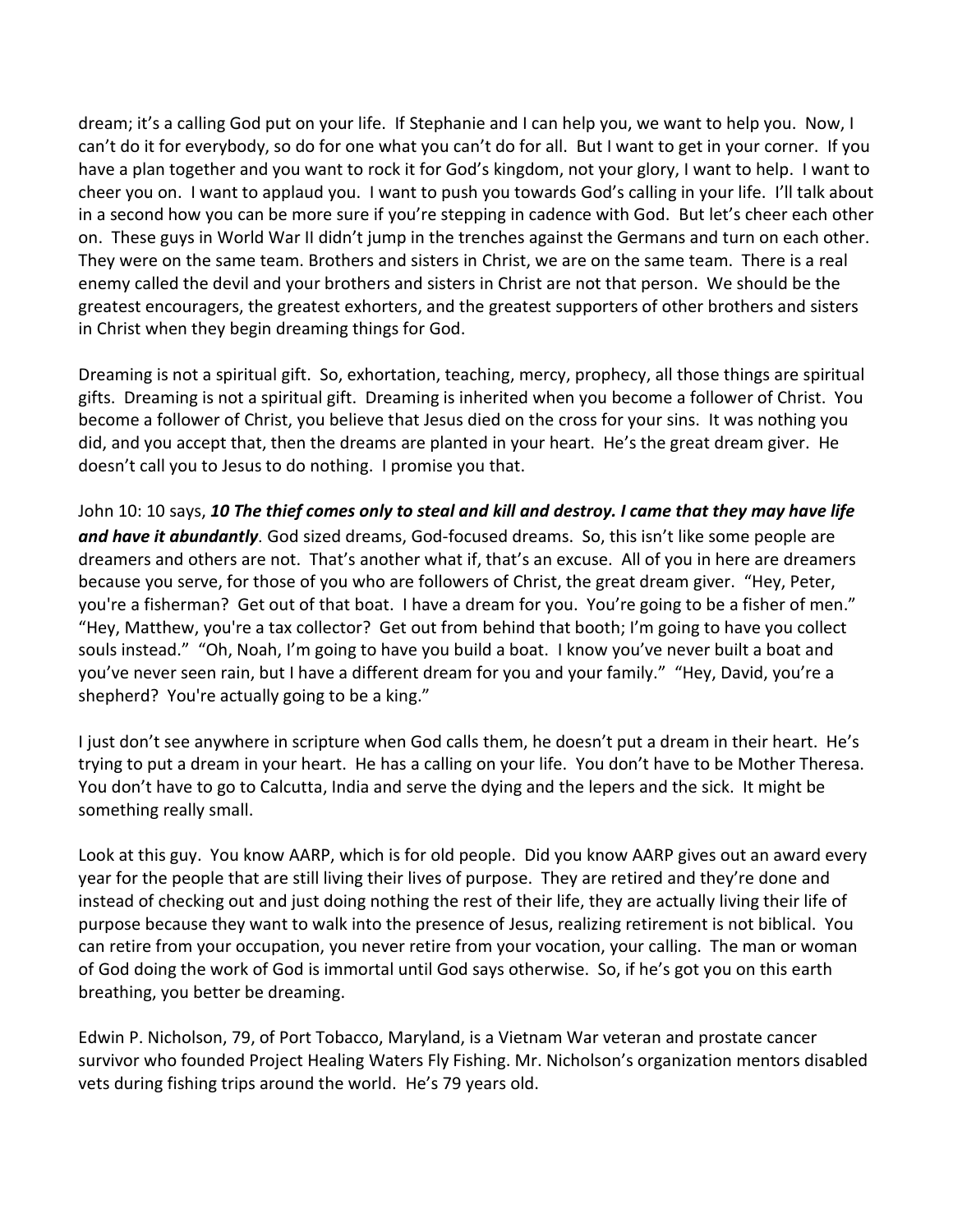How about this one? Reverend Violet Little, 69 years old, of Philadelphia, Pennsylvania who started the Welcome Church, a refuge for the homeless in the City of Brotherly Love, a congregation and development of the Evangelical Lutheran Church in America. Little has become the voice of the homeless among ELCA's 10,000 plus congregations.

How about this one? Bonnie Sikora, 96, South Fork Burrough, Pennsylvania, mother of 11 who served meals on wheels and volunteered at a nursing home late into 90s until she could no longer physically do it. Talk about walking into the presence of Jesus, realizing this world is not about you and having a Godsized dream. She didn't serve meals on wheel to the whole 50 states. She was faithful in walking out a God-sized dream in her heart just where she was.

What about young people? This is our church family right here. We just had a 14–15-year-old division cross-fit winner. A young man that loves Jesus just won the fittest 14-15-year-old division in the world. Now, use that platform for God's glory. Tim Tebow, right? Play off winner for the Broncos. He gave God all the glory and everybody hated on him. He knew he was here to give God glory, so he's going to be an athlete but he's going to give Him all the glory in the midst of his athleticism. I hope he keeps that same focus and God continually does it.

How about this. A six-year-old. Actually, it's my six-year-old. His name is Anders. He wasn't doing much this summer, so I put a dream in his heart because he wanted a lot of things. Like a lot of Legos.

I said, "Buddy, money doesn't grow on trees."

He said, "How can I make money? I'm only six."

I said, "Well, we live on a golf course. Go Easter egg hunting."

He goes easter egg hunting. He has washed (I'm not exaggerating) over thousands of golf balls. He six years old. I put it out online. People started buying these mint Pro VXs from him. He starts making a little bit of money. He starts making a lot a bit of money. He went from just wanting Legos to wanting video game consoles, to wanting a four-wheeler.

He said, "But, Daddy, it's my money."

I said, "First of all, Psalm 50: 10 says it's God's money."

"No, it's my money."

"Okay, how are you going to get that money?"

"Take me to your bank."

"It is your money, but I want to talk to you about this." He agreed. When he started making a lot of money, his dream became about him. And now he wants to start a whole golf ball business.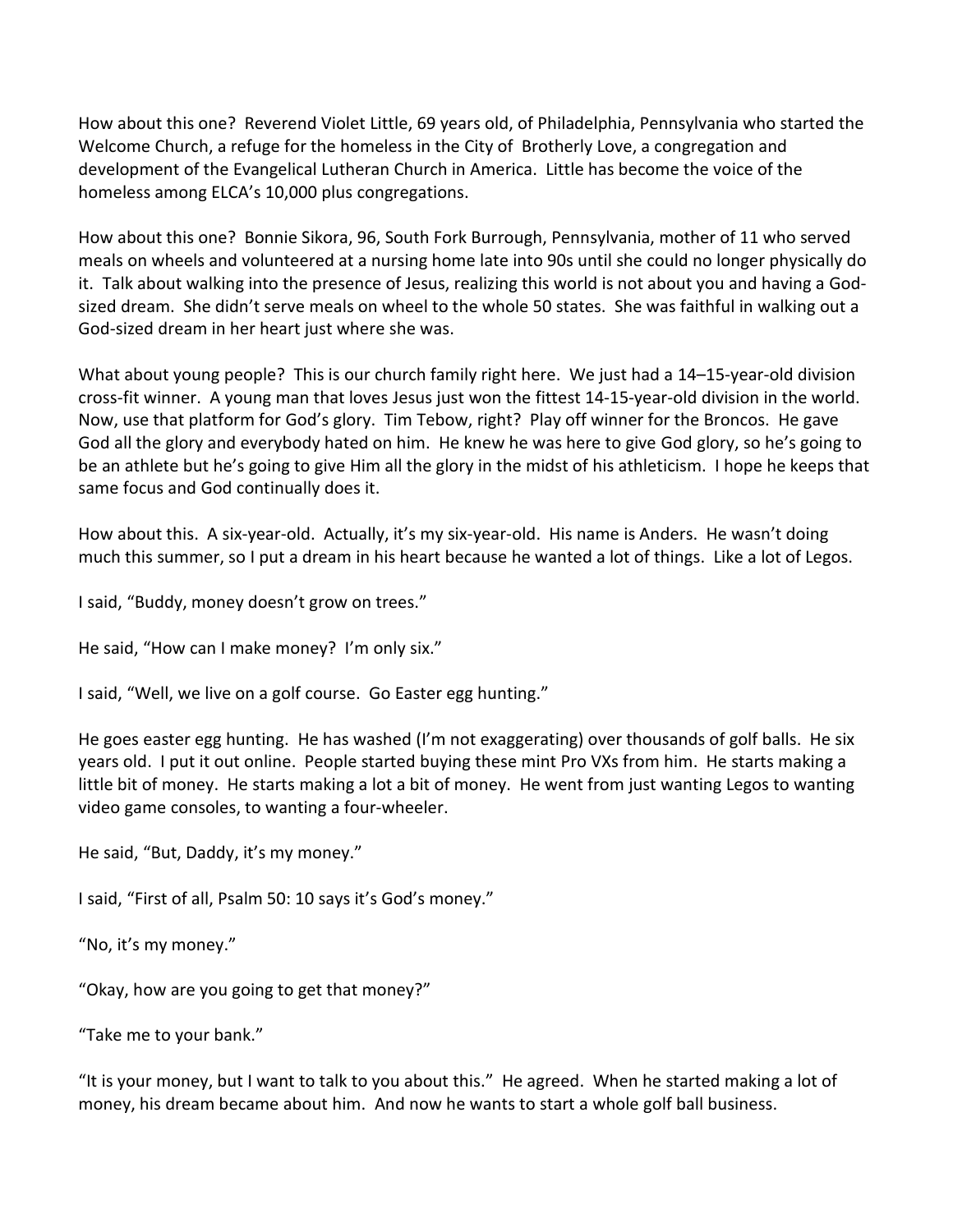I said, "Hold on. Let's call somebody."

I have a buddy named Bill Landers. He's a missionary down in Eleuthera. I've gone down there for the last six years to serve alongside him as he's done a phenomenal job serving a Haitian community called Blackwood. They are kind of throwaways on this island. Anders and Aiden have been with me to serve these Haitians in Eleuthera.

I called Bill, put him on speaker phone and said, "Hey, bill, Anders is doing pretty good at his golf ball business. As a matter of fact, he's made quite a bit of money. I'm trying to explain to him that he needs to earn, give, save, spend. He's not liking this give part right now."

Bill said, "Well, Anders, I got a kid over in the Haitian development that you've met before and because of COVID and lack of tourism on the Bahamas, these kids are going two to three days without eating anything. If you want to help me out, I could feed some of these kids."

Bill sends me this picture two days ago (picture of a boy with food in his hands). I show Anders this picture and I'm teary eyed. His smile is from ear to ear.

Bill was saying, "Hey, man, you just fed this family for a week. Thank you so much for giving me some of your golf ball money."

Anders gets up, after I show him this picture. He starts walking outside. I go, "Where are you going:"

He goes, "I've got to find more golf balls."

I said, "For what?" He goes, "I want to feed the whole village."

If a six-year-old can do it, what is our excuse? And if you need golf balls, let me know.

**Baby steps**. It can feel overwhelming.

**1. Write it down**. So even if you're sitting here and God's stirring in your heart, write it down. Journal it. write something you want to do.

**2. Pray about it**. Psalm 139: 23-24 says, *23 Search me, O God, and know my heart! Try me and know my thoughts! 24 And see if there be any grievous way in me, and lead me in the way everlasting!* Filter your dream through that scripture. See if it's about you or about God.

**3. Act.** Do you know how everyone climbs Mt. Everest? The same way. One step at a time. There is no trick to climbing Mt Everest. You might think your dream is monumental. One step at a time.

As you guys know, we've been watching the Olympics so you're going to know this isn't' from the current Olympics because there are actually fans, but there a video that I want to close with.